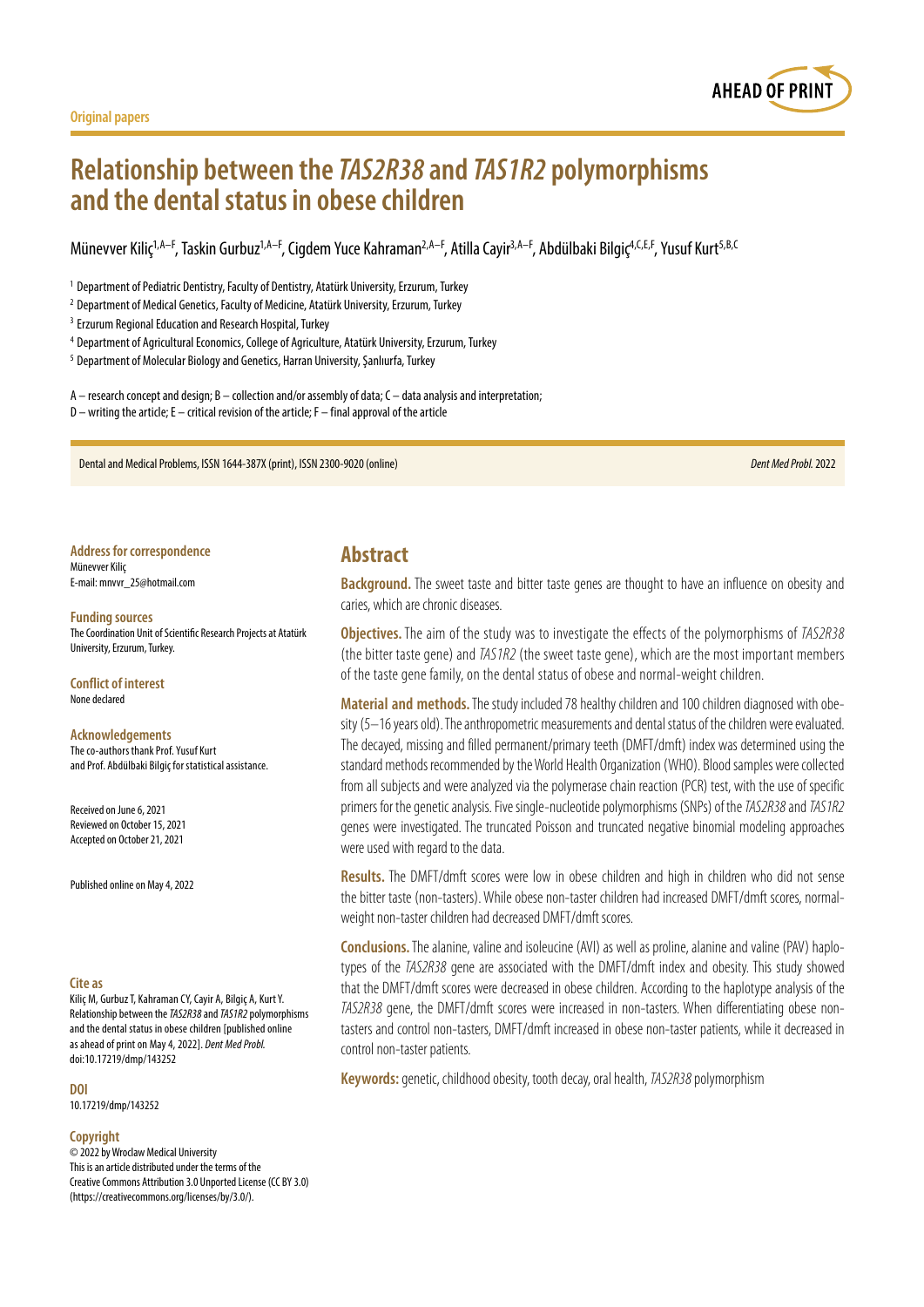# **Introduction**

Caries and obesity are multifactorial diseases having a genetic, epigenetic and dietetic background.1 Like tooth decay, obesity has become an almost global epidemic among children.2 Consuming food with a high carbohydrate (CH) content is closely associated with obesity. Therefore, the CH-weighted eating habits represent a common problem related to tooth decay and obesity.<sup>3</sup> There is an apparent correlation between caries and CH consumption as a severe risk factor for obesity.4

Carbohydrate consumption, which actively contributes to caries and obesity, may be affected by the genetic code determining our taste perception.5 The sense of taste helps humans predict whether the food they consume is beneficial or harmful. The taste has developed as a guide to identify the nutrients needed by the body.6 Humans can be categorized into 2 groups with regard to their reactions to the bitter taste – tasters and non-tasters. The most critical component responsible for the bitter taste is phenylthiocarbamide (PTC).7 Individuals sensitive to PTC are also susceptible to more than 10,000 other tastes, which is not observed in individuals who are not sensitive to PTC.<sup>8</sup> The primary gene responsible for PTC sensitivity is *TAS2R38*, located on chromosome 7.<sup>9</sup> The polymorphisms of the *TAS2R38* bitter taste gene may lead to differences in how the taste of food is sensed. Therefore, any polymorphism of this gene may affect nutritional habits, which play significant roles in the development of tooth decay and obesity.10 Studies are being carried out to discover the effect of *TAS2R38* on the body mass index (BMI).<sup>11</sup> In a recent study, it was shown that the daily energy intake of the 'nontaster' group was higher in pre-adolescents as compared to the 'taster' group, which enjoys the PTC/6-n-propylthiouracil (PROP) taste.12 It indicates that *TAS2R38* can be associated with increased BMI and obesity risk in children.<sup>13</sup> Although the *TAS2R38* polymorphisms have been studied in different populations, there is a lack of data with regard to the Turkish population.

Tooth decay, which is caused by many factors, is one of the most common chronic diseases of childhood. Tooth decay occurs as a result of the complex interaction of many environmental and genetic factors.<sup>14</sup> The relationship between *TAS2R38*, obesity and caries has been stated in the literature.15 Studies on *TAS2R38* show that low taste sensitivity is associated with a greater risk of caries as compared to high taste sensitivity, which suggests that *TAS2R38* may be associated with caries.16 The *TAS1R* and *TAS2R* gene families encoding taste receptors are involved in the molecular mechanism of taste perception. The *TAS1R* gene family includes the genes encoding receptors that allow the perception of sweet taste; it comprises 3 taste receptor genes on chromosome 1 – *TAS1R1*, *TAS1R2* and *TAS1R3*. 17 The perception of the sweet taste is mediated by the heterodimeric G protein-coupled receptors encoded by *TAS1R2* and *TAS1R3*. 17 A significant relationship between *TAS1R2*

and caries was observed in a recent study.18 Yet another study, conducted on twins, showed that genetic differences between individuals influenced taste perception and nutritional habits.19 However, the research on the topic is still scarce in the literature.

The aim of the present study was to investigate the effects of obesity and the polymorphisms of the *TAS2R38* and *TAS1R2* genes, the major members of the taste gene family, on tooth decay in children through evaluating the caries levels in obese and non-taster children. To this end, 2 hypotheses were tested:

- hypothesis I: There is no difference in the incidence of tooth decay between children with obesity and those of normal weight; and
- hypothesis II: There is no difference in the incidence of tooth decay based on the occurence of the *TAS2R38* bitter taste and *TAS1R2* sweet taste gene polymorphisms.

# **Material and methods**

This cross-sectional, observational study was approved by the Ethics Committee of the Health Sciences Institute at Atatürk University, Erzurum, Turkey (No. B.30.2.ATA.0A10000-617), and was supported by the Scientific Research Projects Commission at Atatürk University (project No. 2012/66 and 2012/375). The study was carried out in collaboration with the Department of Pediatric Endocrinology and the Department of Medical Genetics of the Faculty of Medicine, and the Department of Pediatric Dentistry of the Faculty of Dentistry at Atatürk University. All participants and their parents were informed about the study aims and procedures before any interventions were made, and written consent was obtained from all parents to confirm their approval for treatment. A patient follow-up form was completed for each participant, and the oral and general health status, weight and height measurements, regular medication use, previous dental treatment, and the eating habits over the previous 3 days were recorded. A total of 100 patients aged 5–16 years who had been diagnosed with obesity after referral to the Department of Pediatric Endocrinology were transferred to the pedodontist liable for the assessment of their oral care (MK). The blood samples (2 mL) obtained from the patients as part of routine examinations were collected into ethylenediaminetetraacetic acid (EDTA)-containing tubes and transferred to the Department of Medical Genetics for the genetic analysis. The control group comprised 78 healthy children aged 6–16 years who had been referred to the Department of Pediatric Dentistry and had no systemic disorders. The same procedures were followed for the control group.

Weight measurements were performed using an electronic scale with a  $\pm 100$  g sensitivity range when the participants were wearing lightweight clothes. Each participant stood on the scale with both feet placed at the center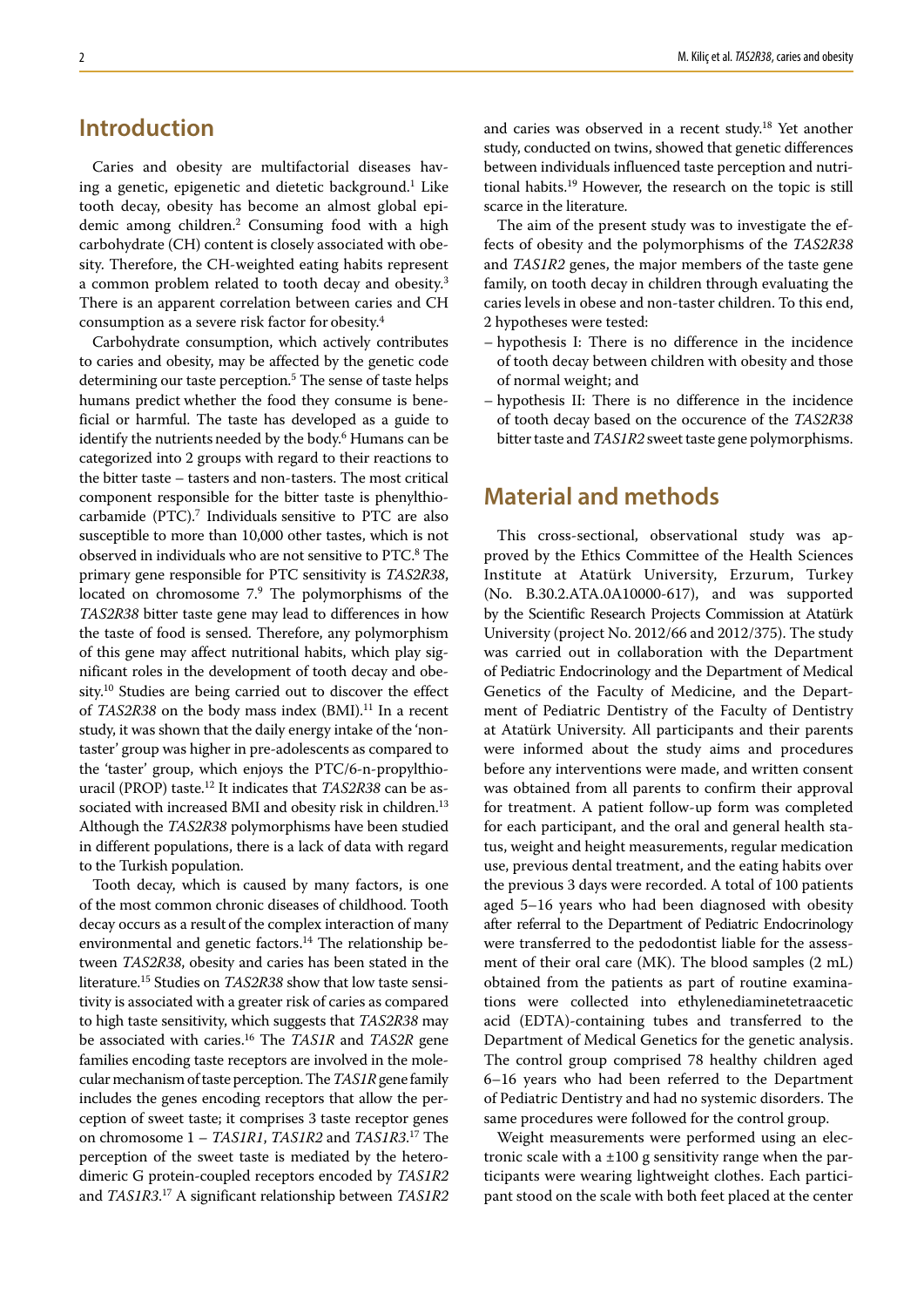of the platform and the value presented on the electronic screen was recorded in kg.

A steel tape measure was used to determine the height of the children while standing upright with their bare feet parallel and adjacent to each other, and with their shoulders and hips touching the wall. Height measurements were recorded in cm. The growth curves described for Turkish children were used to assess  $BMI<sub>1</sub><sup>20</sup>$  and the participants with BMI corresponding to the 95<sup>th</sup> percentile or above of age-specific limits were considered obese. The decayed, missing and filled teeth of the participants were identified, and the data was recorded for permanent and primary teeth based on the DMFT/dmft scale, respectively.

### **DNA isolation and SNP genotyping**

Whole blood samples were taken from the children for DNA isolation. The blood samples were added by means of venipuncture into Vacutainer® EDTA tubes (BD, Franklin Lakes, USA) and used for manual DNA isolation, utilizing the QIAamp® DNA Blood Mini Kit (Qiagen, Hilden, Germany) according to the manufacturer's instructions. A single-nucleotide polymorphism (SNP) identification assay (LightSNiP; TIB Molbiol, Berlin, Germany) employing the simple-probe fluorescence melting curve analysis (FMCA) was used to detect the *TAS2R38* and *TAS1R2* polymorphisms. The Rotor-Gene Q (Qiagen) was used in the polymerase chain reaction (PCR) and high-resolution FMCA procedures. A 20-microliter mixture was prepared for each SNP; it included 1 µL of LightSNiP reagent mix (TIB Molbiol), 2 µL of LightCycler® FastStart DNA Master HybProbe (Roche Diagnostics, Mannheim, Germany), 1.6  $\mu$ L of MgCl<sub>2</sub> (25 mM), and a volume of 50 ng DNA and  $H<sub>2</sub>O$ . The PCR program included the initial denaturation at 95°C for 10 min, followed by 45 cycles of 10-second denaturation at 95°C, 10-second annealing at 60°C and elongation at 72°C for 15 s. The high-resolution FMCA program included cycles at 95°C for 30 s, at 40°C for 120 s and a ramp to 75 $\mathrm{C}$  at a transition rate of 1.5 $\mathrm{C/s}$ , with the continuous collection of fluorescence. The amplification and melting curves were generated using the Rotor-Gene Q software. As a result of the analysis, the allelic discrimination of the SNPs was achieved.

#### **Statistical analysis**

The obtained data was analyzed with the use of the IBM SPSS Statistics for Windows software, v. 21.0 (IBM Corp., Armonk, USA). Descriptive statistics were calculated for each variable and expressed as mean ± standard deviation (*M* ±*SD*). First, the Kolmogorov–Smirnov and Levene tests were applied to determine whether the data showed normal distribution and the homogeneity of variances. The  $\chi^2$  test was used to evaluate gender distribution for children in the obese and control groups. The one-way analysis of variance (ANOVA) was used to evaluate

differences with regard to age, DMFT/dmft and body mass index percentile (BMIP). The abovementioned software package was used to analyze the data, and the results were evaluated at an alpha level of 0.05 within a 95% confidence interval (*CI*). The Poisson and negative binomial models were applied to the data, using the R program [\(https://www.r-project.org](https://www.r-project.org)). The DMFT/dmft score was defined as the dependent variable, and obesity and the absence of the bitter taste were defined as the independent variables. Caries was modeled with the obesity and nontaster dummy variables by using the truncated Poisson and truncated negative binomial modeling approaches.

The obesity and non-taster dummy variables were created to denote obesity. Obese and non-taster children were coded as 1, and normal-weight children (control) and tasters were coded as 0. Obese non-tasters and control non-tasters were included in the model and labeled as the obese\_nontaster and control\_non-taster dummy variables (obese nontasters and control non-tasters were coded as 1, and obese tasters and control tasters were coded as 0). Considering that the highest number of decayed teeth would be 28 in the study, given the maximum age of 16 years in the study population, both models were truncated in the right truncate. The Wald test was used to assess whether the model coefficients were statistically different from zero.<sup>21</sup>

### **Results**

There were no statistically significant differences in gender distribution ( $p = 0.881$ ) or the mean age ( $p = 0.312$ ) and  $p = 0.165$  for boys and girls, respectively) between the obese and control groups. No statistical difference was found between the groups in terms of DMFT/dmft. The mean BMIP value was significantly higher in the obese group than in the control group ( $p < 0.001$ ) (Table 1).

Table 1. Gender distribution, age, the number of decayed, missing and filled permanent/primary teeth (DMFT/dmft), and the body mass index percentile (BMIP) values for obese and control patients

| Characteristic                  |                       | Obese<br>group  | Control<br>group | <i>p</i> -value |
|---------------------------------|-----------------------|-----------------|------------------|-----------------|
| Gender<br>distribution<br>n (%) | total<br>178 (100.00) | 100 (56.18)     | 78 (43.82)       |                 |
|                                 | M<br>81 (45.51)       | 46 (56.79)      | 35 (43.21)       | 0.881           |
|                                 | F<br>97 (54.49)       | 54 (55.67)      | 43 (44.33)       |                 |
| Age [years]<br>$M + SD$         | total                 | $11.80 + 2.53$  | $10.89 + 3.50$   | 0.050           |
|                                 | M                     | $11.45 + 2.34$  | $10.71 \pm 3.67$ | 0.312           |
|                                 | F                     | $12.16 + 2.74$  | $11.05 \pm 3.55$ | 0.165           |
| DMFT/dmft<br>$M+SD$             |                       | $2.80 \pm 3.13$ | $3.29 \pm 3.93$  | 0.352           |
| <b>BMIP</b><br>$M+SD$           |                       | $96.27 + 3.79$  | $66.22 + 14.36$  | $0.000*$        |

M – male; F – female; *M* – mean; *SD* –standard deviation; \*statistically significant.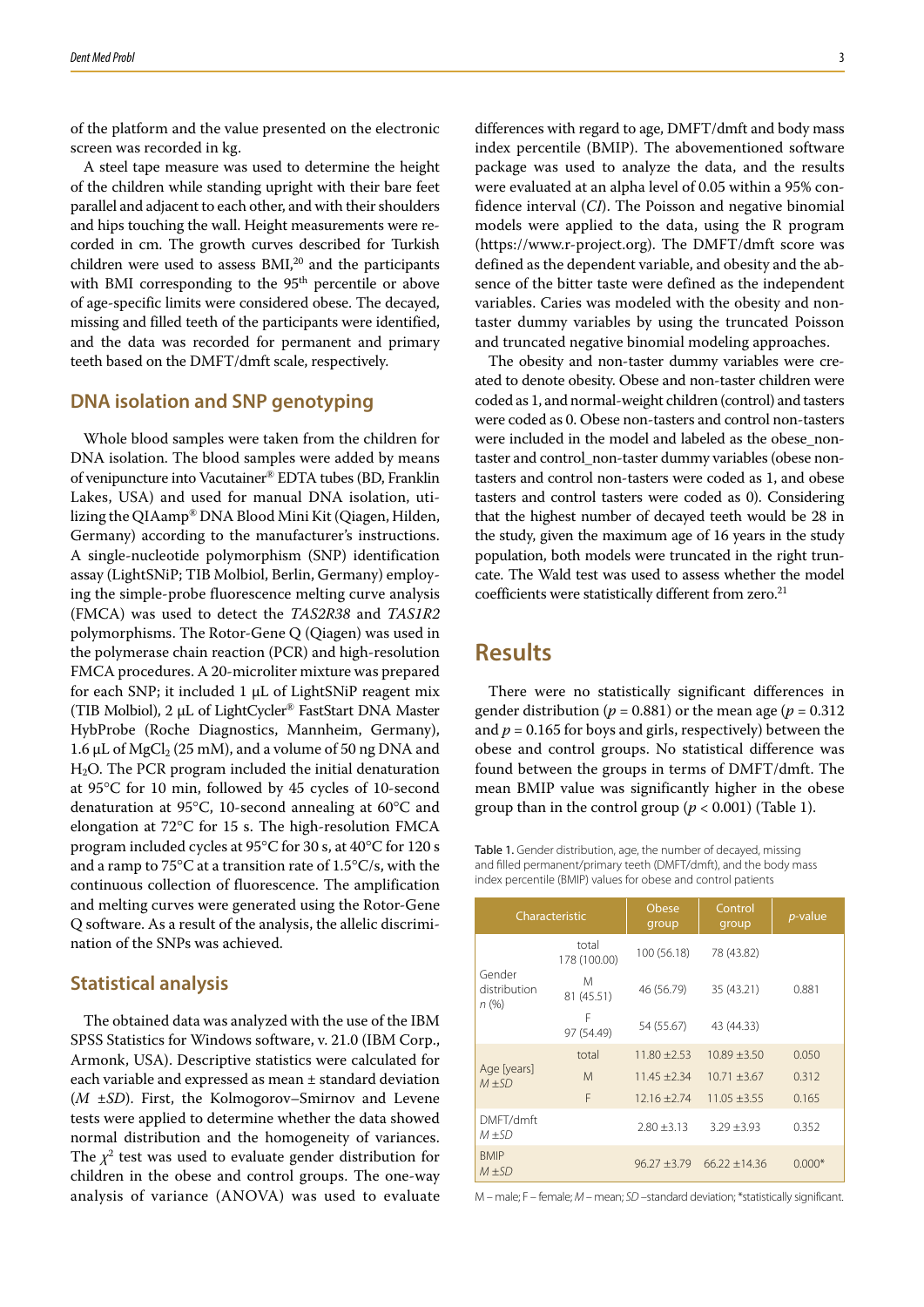### *TAS1R2* **genotypes and the DMFT/dmft score**

When the genotypes of *rs4920566* SNP were evaluated, the highest DMFT/dmft score was found in the AG heterozygous control group. When the genotypes of *rs9701796* SNP were evaluated, the highest DMFT/dmft value was found in the CC homozygous obese group. However, the difference between the genotypes were not statistically significant (Table 2).

### *TAS2R38* **genotypes and the DMFT/dmft score**

When the genotypes of *rs713598* SNP were evaluated, the highest DMFT/dmft score was found in the homozygous control group. However, the difference between the genotypes was not statistically significant. When the genotypes of *rs1726866* SNP and *rs10246939* SNP were evaluated, the highest DMFT/dmft scores were observed in the homozygous control group, but the differences between the genotypes were not statistically significant (Table 3).

## *TAS2R38* **haplotypes and the DMFT/dmft score**

When the *TAS2R38* haplotypes were evaluated, no statistical differences were found between the control and obese groups. The highest DMFT/dmft score was found in the CC homozygous genotype in all 3 SNPs of the *TAS2R38* gene (Table 3).

### **Haplotype frequency**

A total of 3 different SNPs of the *TAS2R38* gene were evaluated and the linkage disequilibrium (LD) test was

| <b>TAS1R2 SNP</b> | Genotype     | $\sqrt{n}$    | DMFT/dmft score |          |                 |
|-------------------|--------------|---------------|-----------------|----------|-----------------|
|                   |              |               | $M \pm SD$      | min-max  | <i>p</i> -value |
|                   | $AA \subset$ | 17            | $3.88 \pm 3.05$ | $0 - 10$ |                 |
|                   | AG c         | 30            | $4.10 \pm 4.80$ | $0 - 15$ |                 |
| rs4920566         | GG c         | 31            | $2.67 + 2.70$   | $0 - 10$ | 0.294           |
|                   | $AA \Omega$  | 43            | $2.30 \pm 2.51$ | $0 - 8$  |                 |
|                   | AG o         | 23            | $3.09 + 4.69$   | $0 - 20$ |                 |
|                   | GG o         | 34            | $2.82 \pm 3.08$ | $0 - 11$ |                 |
| rs9701796         | CCc          | $\mathcal{P}$ | $3.00 \pm 0.70$ | $2 - 4$  |                 |
|                   | CGC          | 17            | $2.94 \pm 3.28$ | $0 - 10$ |                 |
|                   | GGC          | 59            | $3.04 \pm 3.92$ | $0 - 15$ |                 |
|                   | CC o         | 3             | $6.00 \pm 0.00$ | $6 - 6$  | 0.354           |
|                   | CGO          | 30            | $3.13 \pm 4.29$ | $0 - 20$ |                 |
|                   | GG o         | 67            | $2.39 \pm 2.74$ | $0 - 11$ |                 |

Table 2. Distribution of the DMFT/dmft scores in the *TAS1R2* genotypes

SNP – single-nucleotide polymorphism; min – minimum; max – maximum; c – control group; o – obese group.

Table 3. Distribution of the DMFT/dmft scores in the *TAS2R38* genotypes

|                    | Genotype        |              | <b>DMFT/dmft score</b> |           |            |
|--------------------|-----------------|--------------|------------------------|-----------|------------|
| <b>TAS2R38 SNP</b> |                 | $\mathsf{n}$ | $M \pm SD$             | $min-max$ | $p$ -value |
|                    | CCc             | 24           | $4.21 + 3.83$          | $0 - 20$  | 0.222      |
|                    | CG <sub>c</sub> | 40           | $2.98 \pm 3.54$        | $0 - 8$   |            |
| rs713598           | GG c            | 14           | $3.64 \pm 4.14$        | $0 - 10$  |            |
|                    | CC o            | 44           | $3.19 + 4.09$          | $0 - 15$  |            |
|                    | CG <sub>O</sub> | 31           | $2.39 + 2.45$          | $0 - 14$  |            |
|                    | GG o            | 25           | $1.88 \pm 2.35$        | $0 - 15$  |            |
|                    | CC <sub>C</sub> | 20           | $4.75 \pm 3.85$        | $0 - 11$  | 0.270      |
|                    | CTc             | 37           | $2.89 \pm 3.16$        | $0 - 15$  |            |
| rs1726866          | TT <sub>c</sub> | 21           | $3.29 + 4.39$          | $0 - 20$  |            |
|                    | CC o            | 27           | $2.89 + 2.75$          | $0 - 8$   |            |
|                    | CT <sub>o</sub> | 44           | $2.70 \pm 3.01$        | $0 - 11$  |            |
|                    | <b>TTo</b>      | 29           | $2.38 \pm 4.04$        | $0 - 20$  |            |
|                    | CCc             | 20           | $4.45 + 4.05$          | $0 - 11$  |            |
|                    | CT c            | 37           | $3.05 \pm 3.10$        | $0 - 15$  |            |
|                    | TT <sub>c</sub> | 21           | $3.29 + 4.39$          | $0 - 20$  | 0.346      |
| rs10246939         | CC o            | 47           | $2.32 + 2.94$          | $0 - 11$  |            |
|                    | CT o            | 23           | $3.26 \pm 2.80$        | $0 - 8$   |            |
|                    | <b>TTo</b>      | 30           | $2.73 \pm 4.11$        | $0 - 20$  |            |

performed (Fig. 1) to determine the haplotypes of the respondent children (Table 4). Partial tasters were included in the taster group.



Fig. 1. Linkage disequilibrium (LD) plot for 3 single-nucleotide polymorphisms (SNPs) of *TAS2R38* – *rs713598*, *rs1726866* and *rs10246939* Numbers indicate the rounded D' and r<sup>2</sup> values, while shading indicates the exact D' and r<sup>2</sup> values in regard to the distribution of haplotypes in SNPs

Table 4. Haplotype frequency distribution

| Haplotype  | Obese group  | Control group |
|------------|--------------|---------------|
| CCC        | 98.96 (49.5) | 68.00 (43.6)  |
| GCC        | 4.00(2.0)    | 11.00(7.1)    |
| GTT        | 90.96 (45.5) | 77.00 (49.4)  |
| <b>CCT</b> | 2.04(1.0)    | 0.00(0.0)     |
| GTC        | 4.04(2.0)    | 0.00(0.0)     |

Data presented as absolute (relative) percentage (*n* (%)). *N* = 200 for the obese group and  $N = 156$  for the control group. Frequency  $\leq 0.03$ was ignored in the analysis.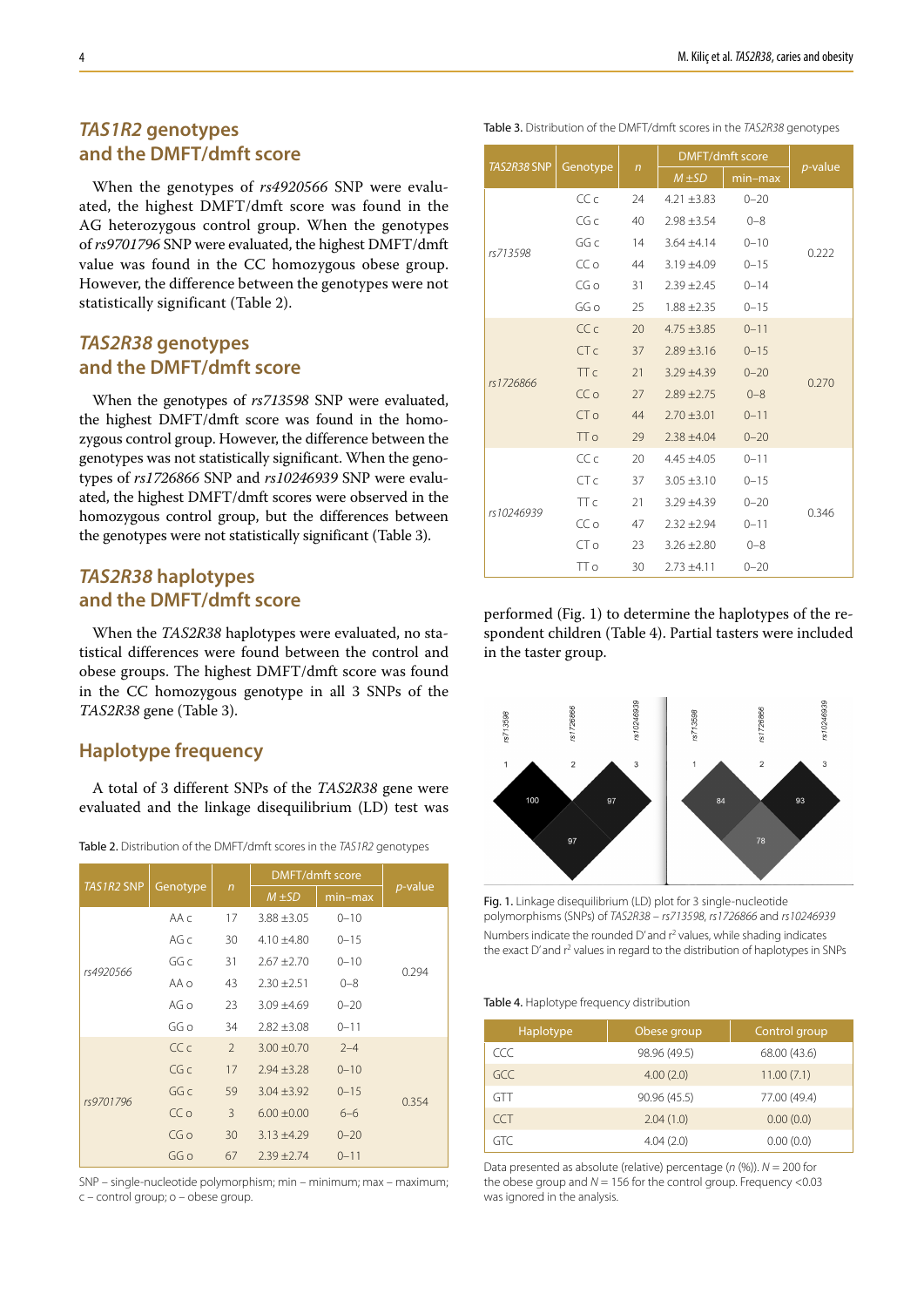### **Obesity, non-taster and the DMFT/dmft score**

Among the studied SNPs, the *rs713598* (C-G), *rs1726866* (C-T) and *rs10246939* (C-T) base changes were taken into consideration.13,21 Children with the haplotype containing a combination of proline, alanine and valine (PAV) constituted the group highly sensitive to the bitter taste. In contrast, children with the haplotype containing the combination of alanine, valine and isoleucine (AVI) constituted the group with the inability to sense bitterness. Children partially sensitive to the bitter taste (i.e., those with haplotypes PAV/AAV, PAV/AVV) were included in the taster haplotype group (PAV) (Table 5). The mean DMFT/dmft scores for the obesity, non-taster, obese\_non-taster, and control\_non-taster variables are presented in Table 6. The mean DMFT/dmft score for the study population was 3.017, and of these children, 56.2% were obese and 73.5% were non-tasters. Among non-tasters, obese children constituted 42.7% and children with normal weight constituted 29.8% of the population.

Formula 1, which was created to determine the DMFT/dmft index, depending on the obesity and nontaster dummy variants of the child in the Poisson model analysis, is presented below<sup>21</sup>:

$$
DMFT = e^{1.109*** - 0.172*OBESITY + 0.121NONTASTER}
$$
 (1)

where:

e – constant;

\*, \*\*\* – statistical significance level of 10% and 1%, respectively.

and obese children according to the DMFT/dmft index

|            | Group                 | $\mathsf{n}$ | <b>DMFT/dmft score</b> |          |                 |  |
|------------|-----------------------|--------------|------------------------|----------|-----------------|--|
| Haplotype  |                       |              | $M \pm SD$             | min-max  | <i>p</i> -value |  |
| <b>PAV</b> | control<br>taster     | 53           | $3.60 + 4.63$          | $0 - 17$ | 0.120           |  |
|            | obese<br>taster       | 76           | $1.96 + 2.09$          | $0 - 13$ |                 |  |
| <b>AVI</b> | control<br>non-taster | 25           | $3.15 + 3.59$          | $0 - 14$ | 0.117           |  |
|            | obese<br>non-taster   | 24           | $3.07 + 3.36$          | $0 - 15$ |                 |  |

PAV – proline, alanine and valine; AVI – alanine, valine and isoleucine.

Table 6. Mean DMFT/dmft scores for the variants used in the Poisson and negative binomial models

| Variable           | <b>DMFT/dmft score</b> |           |  |  |
|--------------------|------------------------|-----------|--|--|
|                    | $M \pm SD$             | $min-max$ |  |  |
| DMFT/dmft          | $3.017 + 3.507$        | $0 - 20$  |  |  |
| Obesity            | $0.562 \pm 0.498$      | $0 - 20$  |  |  |
| Non-taster         | $0.735 + 0.448$        | $0 - 20$  |  |  |
| Obese non-taster   | $0.427 \pm 0.496$      | $0 - 20$  |  |  |
| Control_non-taster | $0.298 \pm 0.459$      | $0 - 20$  |  |  |

A minus sign in front of the coefficient indicates a decrease in DMFT/dmft, while a plus sign indicates an increase.

### **Obesity, obese non-taster, control non-taster and the DMFT/dmft score**

The covariates adjusted according to obesity and the absence of the bitter taste data while constructing the Poisson and negative binomial models for the determination of the DMFT/dmft index are presented in Table 7. Before interpreting the analysis results, the likelihood ratio (LR) test was applied to the 2 competitor models. It was observed that the truncated negative binomial model was more compatible with the data.

Formula 2, which was created to determine the DMFT/dmft index, depending on the obesity, obese\_nontaster and control\_non-taster variants of the child in the Poisson model analysis, is presented below<sup>21</sup>:

DMFT =  $e^{1.2809***-0.6088***}$ OBESITY+0.4482\*\*OBESE<sub>NONTASTER</sub>-0.1332CONTROL<sub>NONTASTER</sub> (2)

where:

e – constant;

\*, \*\*, \*\*\* – statistical significance level of 10%, 5% and 1%, respectively.

A minus sign in front of the coefficient indicates a decrease in DMFT/dmft, while a plus sign indicates an increase.

According to Formula 1, the DMFT/dmft index was lower in obese children and higher in non-tasters. According to Formula 2, obesity reduces the DMFT/dmft index, although the index was increased in obese nontasters and decreased in normal-weight non-tasters. Table 5. Distribution of the taster and non-taster groups in control

> Table 7. Coefficients of the Poisson and negative binomial models for the DMFT/dmft scores

| <b>Model</b>          | Variable                   | Poisson                  | <b>Negative</b><br>binomial |
|-----------------------|----------------------------|--------------------------|-----------------------------|
| 1 <sup>st</sup> model | constant                   | $1.109 \pm 0.094***$     | $1.1619 \pm 0.2161***$      |
|                       | obesity                    | $-0.172 \pm 0.087*$      | $-0.2334 \pm 0.2025$        |
|                       | non-taster                 | $0.121 \pm 0.010$        | $0.1792 + 0.2269$           |
|                       | AIC                        | 1079.11                  | 802.7377                    |
|                       | <b>SBC</b>                 | 1088.65                  | 815.4649                    |
|                       | expected mean<br>DMFT/dmft | 3.017                    | 3.020                       |
| 2 <sup>nd</sup> model | constant                   | $1.2809 \pm 0.1054***$   | $1.3864 \pm 0.2610***$      |
|                       | obesity                    | $-0.6088 \pm 0.1800$ *** | $-0.7053 \pm 0.3869$        |
|                       | obese non-taster           | $0.4482 \pm 0.1600**$    | $0.4989 \pm 0.3236$         |
|                       | control non-taster         | $-0.1332 \pm 0.1300$     | $-0.1728 \pm 0.3180$        |
|                       | <b>AIC</b>                 | 1072.93                  | 803,0060                    |
|                       | <b>SBC</b>                 | 1085.66                  | 818,9095                    |
|                       | expected mean<br>DMFT/dmft | 3.017                    | 3.220                       |

AIC – Akaike information criterion; SBC – Schwarz Bayesian criterion; \*, \*\*, \*\*\* statistical significance level of 10%, 5% and 1%, respectively.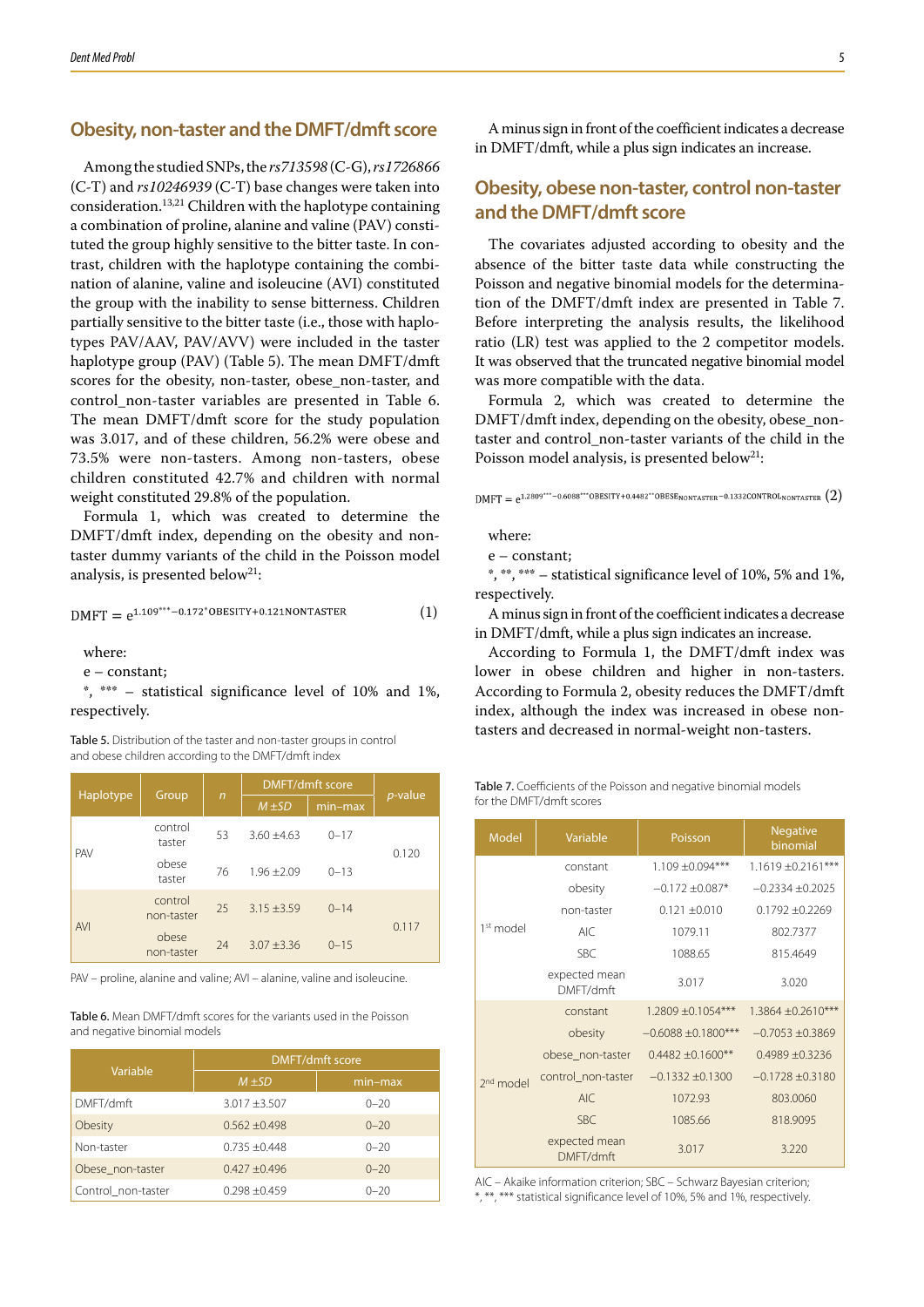# **Discussion**

It is important to determine individual risk factors for dental caries in order to create a specific treatment procedure for a particular patient.<sup>22</sup> Considering the close association between obesity and the eating habits, researchers have identified a link between obesity and tooth decay.23 Studies to date have yielded controversial results regarding the relationship between obesity and tooth decay, and further studies are required to understand the link better. A previous systematic review demonstrated that 48% of the investigated studies had reported no significant relationship between BMI and tooth decay; in contrast, a positive and a negative relation was found in 35% and 19% of the same studies, respectively.24 Hong et al. reported a positive relationship between BMI and tooth decay in children aged 60–72 months.25 However, this relationship was not significant when age, genetic predisposition and the eating habits were excluded from the analysis.<sup>25</sup> In the present study, a comparison of the DMFT/dmft index for obese and normal-weight children was made, revealing a decreased index value in obese children, and thus hypothesis I was rejected. There are several factors that can be considered responsible for the inverse relation noted between DMFT/dmft and obesity. Children with multiple untreated decayed teeth may be undernourished, as they suffer from severe pain. Also, as a cause of infection, restlessness and sleep problems, tooth decay may decrease life quality in these children, negatively affecting their growth and development. Furthermore, most of the control group subjects were referred to our clinic with a complaint of pain and the control group had a higher incidence of tooth decay than expected, which may have affected our findings.

Many studies have indicated that diet, overweight, low weight, caries, and obesity are interrelated in children. Two recent systematic reviews support this assumption.<sup>26,27</sup> Therefore, it is reasonable to think that dental caries and obesity may be related to sweet taste genetics. The sugar intake and taste preferences have been associated with the *TAS1R2* polymorphisms in humans. While a high sugar intake has been linked with caries and obesity, few studies have examined the genetic background.<sup>28,29</sup> Various polymorphism studies of the *TAS1R2* gene have revealed a significant relationship between caries and genotypes.29,30 In the present study, the risk of caries was higher in normal-weight children; it may have been due not to the lower incidence of caries in obese children, but to the fact that the population already had a high risk of caries.

A meta-analysis study suggested that *TAS2R38 rs713598* SNP might play an essential role in caries.<sup>31</sup> However, our study did not show significant results in any of the 3 SNPs, which is similar to a study by Shimomura-Kuroki et al.32 Since the *TAS2R38* gene haplotype analysis includes the genotype analysis, the results regarding haplotypes are more critical.<sup>33</sup> The physiology of taste has not been fully clarified to date, although the possible effect of the biological mechanism of taste on tooth decay and obesity appears to be worth investigating.<sup>34</sup> The results of the present study demonstrate that tooth decay is associated with 3 different polymorphisms of the *TAS2R38* gene, and the taster and non-taster haplotypes formed by these polymorphisms in obese and normal-weight children. Furthermore, the eating habits and the preferred foods, as the major factors affecting obesity and closely related to tooth decay, may be influenced by bitter taste genetics. There have been few studies to date investigating the relationship between taste genes, obesity and tooth decay, and the conducted ones have failed to clarify the relationship fully.14,16,35

The potential links between taste genetics and various disorders have been investigated in several studies.36–38 Accordingly, there is a growing interest in the effects of the biological mechanisms involved in taste sensation on the development of tooth decay and obesity.32,38,39 Studies investigating the relationship between the *TAS2R38* polymorphisms and tooth decay reported a lower incidence of tooth decay among tasters. Wendel et al. reported that *TAS2R38* was the main gene associated with tooth decay.40 A study conducted on infants revealed that *TAS2R38* and *TAS1R2* controlled their nutritional preferences for the weaning foods.<sup>41</sup> On the other hand, a study conducted on adults argued that this effect might change with age, maternal dietary practices and community habits.<sup>42</sup> Individuals with the PAV haplotype have greater sensitivity to the bitter taste and better gustatory perception. Due to their ability to sense different flavors, their tendency to cariogenic foods may be reduced.36 In the present study, the participants were classified into tasters and non-tasters, based on the haplotype analysis of the *TAS2R38* gene. Three haplotypes of this gene generated by 3 different SNPs were examined (the corresponding amino acids were A49P, V262A and I296V). In the investigated SNPs, the *rs713598* (C-G), *rs1726866* (C-T) and *rs10246939* (C-T) base exchanges were taken into account. According to the present study results, tooth decay decreases in the presence of obesity and increases in the absence of the bitter taste. However, in the subgroup analysis of non-tasters, the DMFT/dmft index was raised in obese non-tasters and lowered in normal-weight, control non-tasters, and thus hypothesis II was rejected. The authors suggest an increased risk of caries in the obese non-taster group. Further research on this topis can be done. More studies may be needed to explain this issue more clearly. Accordingly, the authors are planning to conduct different studies involving the same patient population. For example, the level of taste can be evaluated by applying solutions of bitter taste and the results can be compared with the genetic analysis.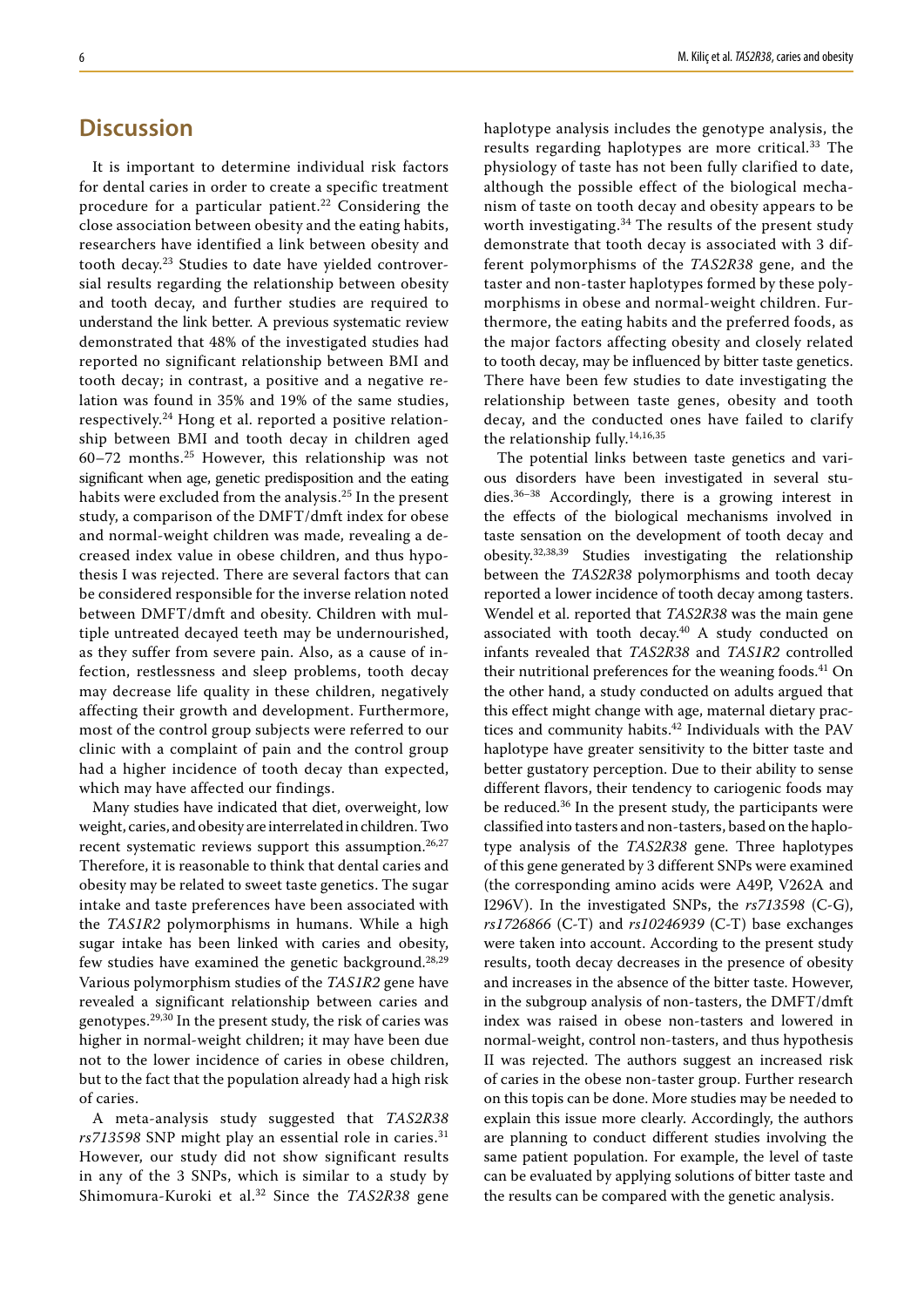This study has some limitations, such as keeping the sample size low, and not investigating other causes of caries and obesity.

The topic of taste has not been given the attention it deserves in dentistry or other branches dealing with the sensation of taste. The sensation of taste is a field that is not yet fully understood and there are many gaps in the acquired knowledge. There are branches in medicine that deal directly with the 4 senses of sight (eye), hearing (ear), touch (skin), and smell (nose). However, no specialty field exists for the sense of taste (tongue). The sense of taste and its genetics require support from studies, including the present one.

# **Conclusions**

The CC control homozygous genotype showed higher caries rates in all SNPs of the *TAS2R38* gene, although not statistically significantly. Although there were no statistically significant differences in the DMFT/dmft index with regard to *TAS1R2 rs9701796* SNP in both control and obese groups, a high DMFT/dmft score was observed in the CC homozygous genotype. This may suggest that the CC genotype of *TAS2R38* and *TAS1R2* is prone to caries. Advice including dietary recommendations, increased oral hygiene and controlled calorie intake can be given to children with the identified taste gene polymorphisms.

### **Ethics approval and consent to participate**

This cross-sectional, observational study was approved by the Ethics Committee of the Health Sciences Institute at Atatürk University, Erzurum, Turkey (No. B.30.2.ATA.0A10000-617), and was supported by the Scientific Research Projects Commission at Atatürk University (project No. 2012/66 and 2012/375). The participants' parents provided informed written consent prior to any investigation.

### **Data availability**

The datasets generated and/or analyzed during the current study are available from the corresponding author on reasonable request.

### **Consent for publication**

Not applicable.

#### **ORCID iDs**

Münevver Kiliç https://orcid.org/0000-0002-3470-0430 Taskin Gurbuz **I** https://orcid.org/0000-0002-8911-6530 Cigdem Yuce Kahraman **ID** https://orcid.org/0000-0003-1957-9596 Atilla Cayir <sup>1</sup> https://orcid.org/0000-0001-9776-555X Abdülbaki Bilgiç https://orcid.org/0000-0002-1003-7072 Yusuf Kurt https://orcid.org/0000-0003-3550-1115

#### **References**

- 1. Wang HY, Petersen PE, Bian JY, Zhang BX. The second national survey of oral health status of children and adults in China. *Int Dent J*. 2002;52(4):283–290. doi:10.1111/j.1875-595x.2002.tb00632.x
- 2. Meyer F, Enax J. Early childhood caries: Epidemiology, aetiology, and prevention. *Int J Dent*. 2018;2018:1415873. doi:10.1155/2018/1415873
- 3. Farsi DJ, Elkhodary HM, Merdad LA, et al. Prevalence of obesity in elementary school children and its association with dental caries. *Saudi Med J*. 2016;37(12):1387–1394. doi:10.15537/smj.2016.12.15904
- 4. Honne T, Pentapati K, Kumar N, Acharya S. Relationship between obesity/overweight status, sugar consumption and dental caries among adolescents in South India. *Int J Dent Hyg*. 2012;10(4):240–244. doi:10.1111/j.1601-5037.2011.00534.x
- 5. Satkunam M, Anderson LN, Carsley S, et al. Severe obesity in children 17 to 24 months of age: A cross-sectional study of TARGet Kids! and Better Outcomes Registry & Network (BORN) Ontario. *Can J Public Health*. 2018;109(4):489–497. doi:10.17269/s41997-018-0065-2
- 6. Cinar AB, Christensen LB, Hede B. Clustering of obesity and dental caries with lifestyle factors among Danish adolescents. *Oral Health Prev Dent*. 2011;9(2):123–130. doi:10.3290/j.ohpd.a22012
- 7. Smail HO. The roles of genes in the bitter taste. *AIMS Genet*. 2019;6(4):88–97. doi:10.3934/genet.2019.4.88
- 8. Khan AM, Al-Jandan B, Bugshan A, et al. Correlation of PTC taste status with fungiform papillae count and body mass index in smokers and non-smokers of Eastern Province, Saudi Arabia. *Int J Environ Res Public Health*. 2020;17(16):5792. doi:10.3390/ijerph17165792
- 9. Kim MR, Kusakabe Y, Miura H, Shindo Y, Ninomiya Y, Hino A. Regional expression patterns of taste receptors and gustducin in the mouse tongue. *Biochem Biophys Res Commun*. 2003;312(2):500–506. doi:10.1016/j.bbrc.2003.10.137
- 10. Robertson A, Tirado C, Lobstein T, et al., eds. Food and health in Europe: A new basis for action. World Health Organization. Regional Office for Europe. 2004. https://apps.who.int/iris/handle/10665/272255. Accessed June 1, 2021.
- 11. Guo SW, Reed DR. The genetics of phenylthiocarbamide perception. *Ann Hum Biol*. 2001;28(2):111–142. doi:10.1080/03014460151056310
- 12. Jeruzal-Świątecka J, Fendler W, Pietruszewska W. Clinical role of extraoral bitter taste receptors. *Int J Mol Sci*. 2020;21(14):5156. doi:10.3390/ijms21145156
- 13. Drayna D. Human taste genetics. *Annu Rev Genomics Hum Genet*. 2005;6:217–235. doi:10.1146/annurev.genom.6.080604.162340
- 14. Hegde AM, Sharma A. Genetic sensitivity to 6-n-propylthiouracil (PROP) as a screening tool for obesity and dental caries in children. *J Clin Pediatr Dent*. 2008;33(2):107–111. PMID:19358375.
- 15. Lin BP. Caries experience in children with various genetic sensitivity levels to the bitter taste of 6-n-propylthiouracil (PROP): A pilot study. *Pediatr Dent*. 2003;25(1):37–42. PMID:12627700.
- 16. Rupesh S, Nayak UA. Genetic sensitivity to the bitter taste of 6-n propylthiouracil: A new risk determinant for dental caries in children. *J Indian Soc Pedod Prev Dent*. 2006;24(2):63–68. doi:10.4103/0970- 4388.26018
- 17. Kulkarni B, Mattes R. Evidence for presence of nonesterified fatty acids as potential gustatory signaling molecules in humans. *Chem Senses*. 2013;38(2):119–127. doi:10.1093/chemse/bjs095
- 18. Kim UK, Jorgenson E, Coon H, Leppert M, Risch N, Drayna D. Positional cloning of the human quantitative trait locus underlying taste sensitivity to phenylthiocarbamide. *Science*. 2003;299(5610):1221–1225. doi:10.1126/science.1080190
- 19. Bretz WA, Corby PM, Melo MR, et al. Heritability estimates for dental caries and sucrose sweetness preference. *Arch Oral Biol*. 2006;51(12):1156–1160. doi:10.1016/j.archoralbio.2006.06.003
- 20. Neyzi O, Bundak R, Gökçay G, et al. Reference values for weight, height, head circumference, and body mass index in Turkish children. *J Clin Res Pediatr Endocrinol*. 2015;7(4):280–293. doi:10.4274/jcrpe.2183
- 21. Batra M, Shah AF, Rajput P, Shah IA. Comparison of linear and zeroinflated negative binomial regression models for appraisal of risk factors associated with dental caries. *Indian Soc Pedod Prev Dent*. 2016;34(1):71–75. doi:10.4103/0970-4388.175521
- 22. Jepsen S, Blanco J, Buchalla W, et al. Prevention and control of dental caries and periodontal diseases at individual and population level: Consensus report of group 3 of joint EFP/ORCA workshop on the boundaries between caries and periodontal diseases. *J Clin Periodontol*. 2017;44(Suppl 18):S85–S93. doi:10.1111/jcpe.12687